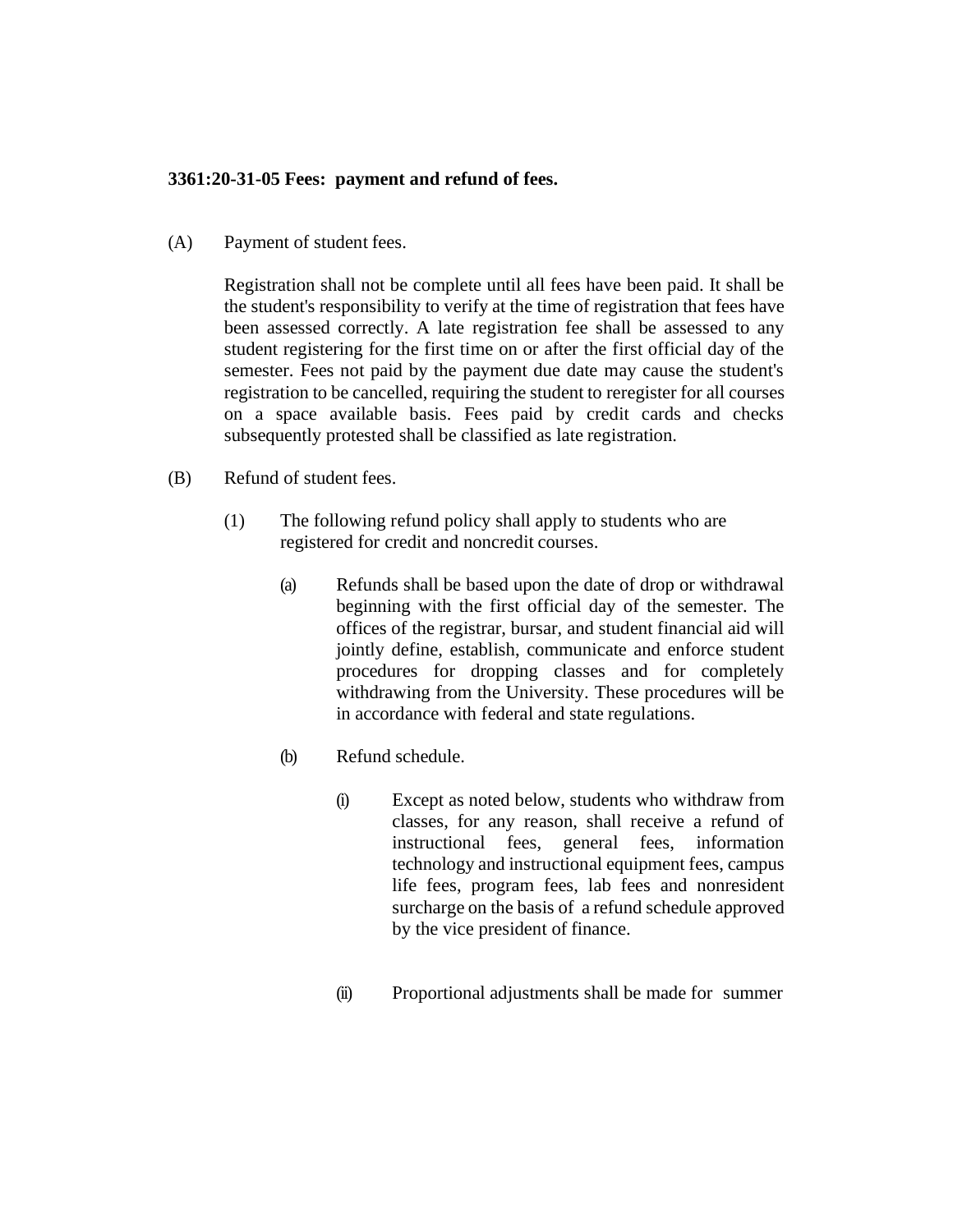sessions and other short term courses, based on the length of the program.

- (c) Students who drop courses, but remain full-time students, shall not be entitled to any refund.
- (d) To the extent permissible by federal and state regulations, outstanding financial obligations to the university shall be deducted from a refund and no refund shall be provided until all such obligations have been discharged. In the event of disciplinary suspension or dismissal, no fees shall be refunded.
- (e) In the case of the death of a student during an academic period all instructional fees, general fees, information technology and instructional equipment fees, campus life fees, program fees and nonresident surcharge shall be refunded.
- (2) Military service, all colleges.

A student who is called to state military service or active duty status in one of the United States military services divisions, or a student who is the spouse or domestic partner of a deployed service member with a dependent child, shall be given a one hundred percentrefund of all tuition and fees. If notification of active duty occurs late in the academic semester such that the student and instructor(s) agree that a grade(s) may be assigned, or that a pass grade ("P") is appropriate, or that an incomplete ("I") shall be assigned and remaining coursework completed at a later date, the student may elect to remain enrolled and receive the grade(s) and credit for the course(s) as appropriate. In such cases, no refund shall be issued. A student who enlists in the military service and who withdraws/drops to do so shall receive a refund according to the regular refund policy in effect at the time of withdrawal/drop.

(C) The registrar, bursar and "Tuition Refunds Appeals Committee (TRAC)" shall interpret the rules relating to payment and refund of student fees.

Effective: July 18, 2019